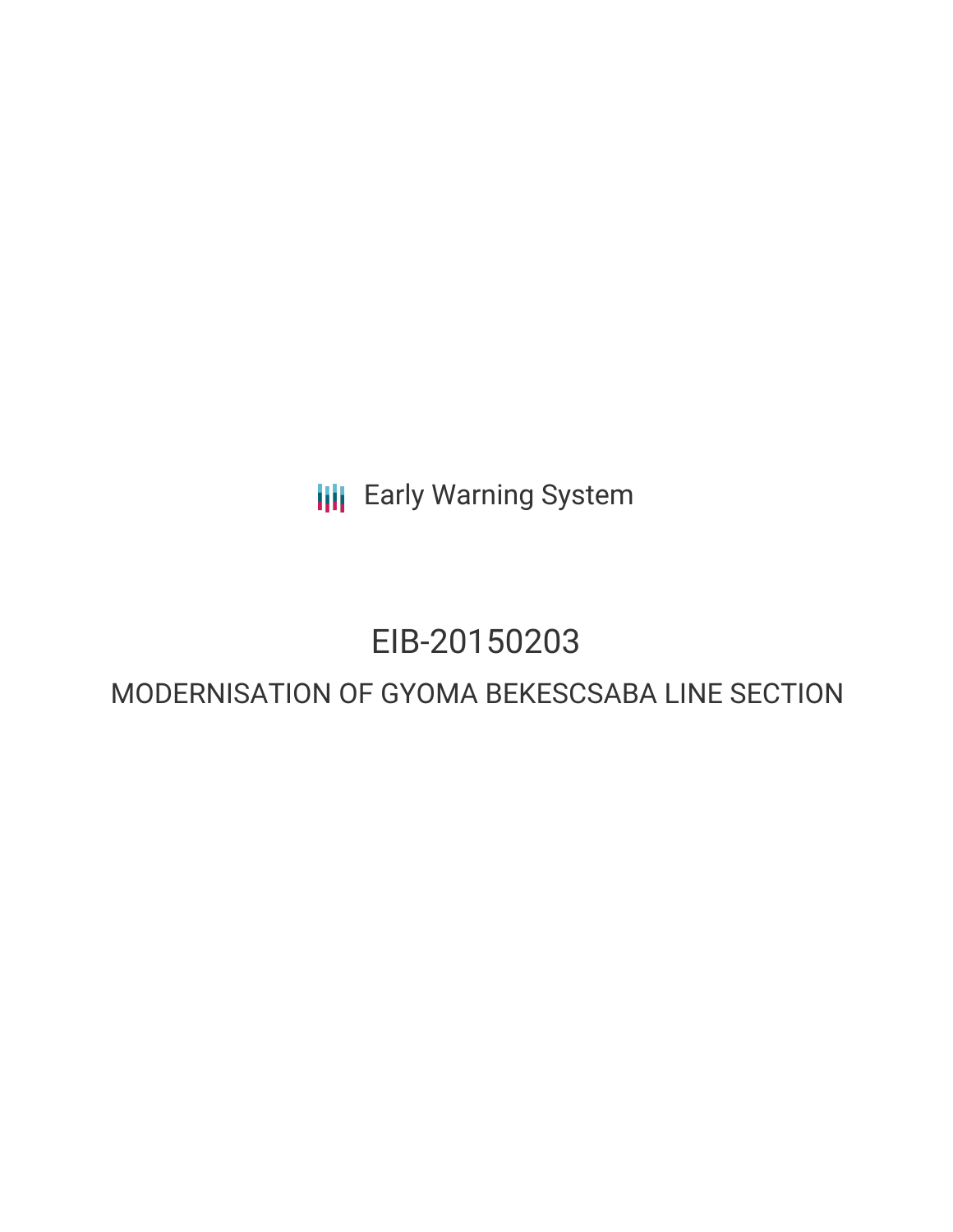

#### **Quick Facts**

| <b>Countries</b>               | Hungary                                 |
|--------------------------------|-----------------------------------------|
| <b>Financial Institutions</b>  | European Investment Bank (EIB)          |
| <b>Status</b>                  | Proposed                                |
| <b>Bank Risk Rating</b>        | U                                       |
| <b>Voting Date</b>             | 2015-10-13                              |
| <b>Borrower</b>                | Government of Hungary                   |
| <b>Sectors</b>                 | Construction, Infrastructure, Transport |
| <b>Investment Type(s)</b>      | Loan                                    |
| <b>Investment Amount (USD)</b> | $$59.17$ million                        |
| <b>Project Cost (USD)</b>      | \$400.56 million                        |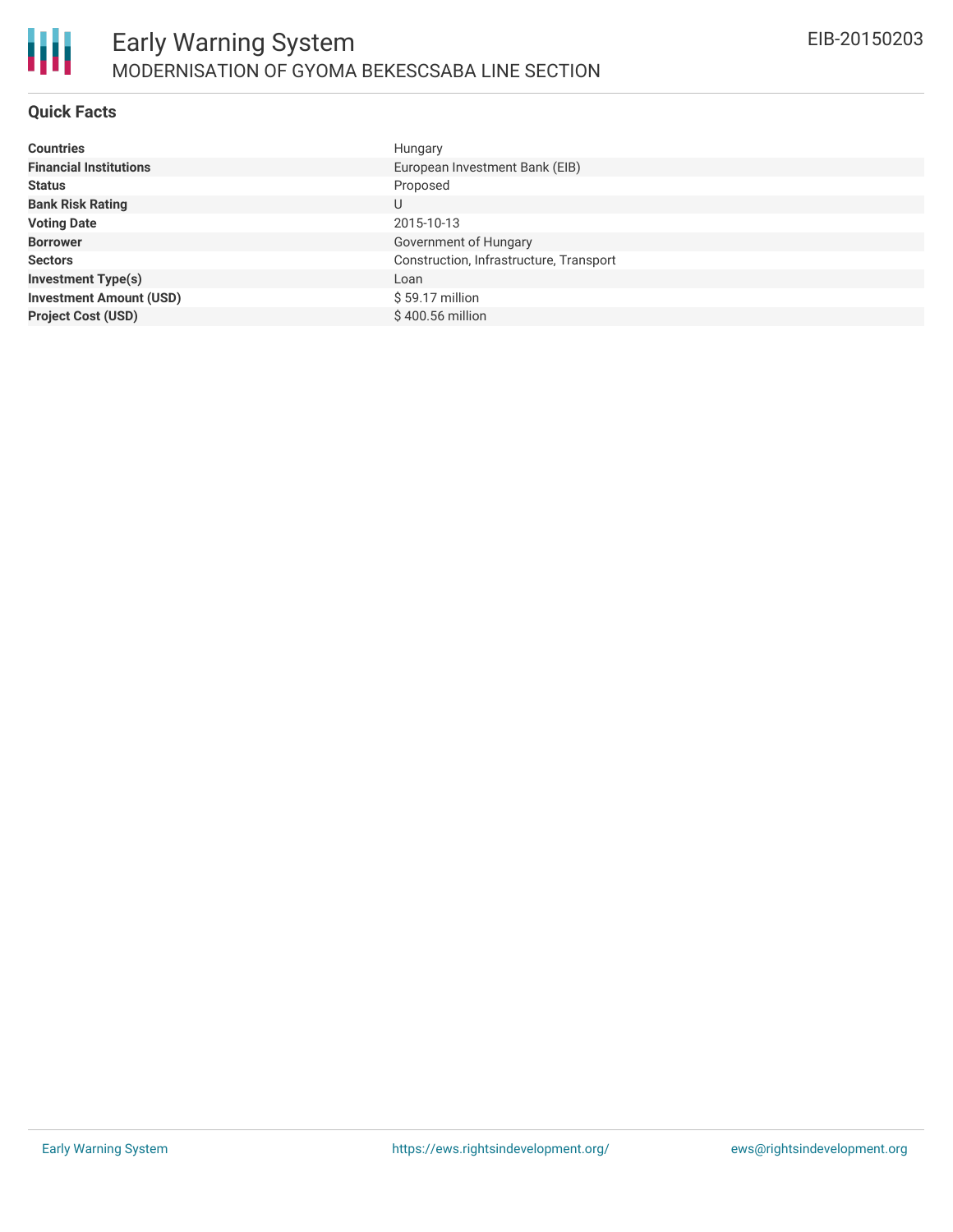

## **Project Description**

This project finances the modernization of the Cegléd traction substation and the line section Gyoma - Békécsaba, as well as the installation of the European Train Control System between Budapest - Lökösháza in Hungary.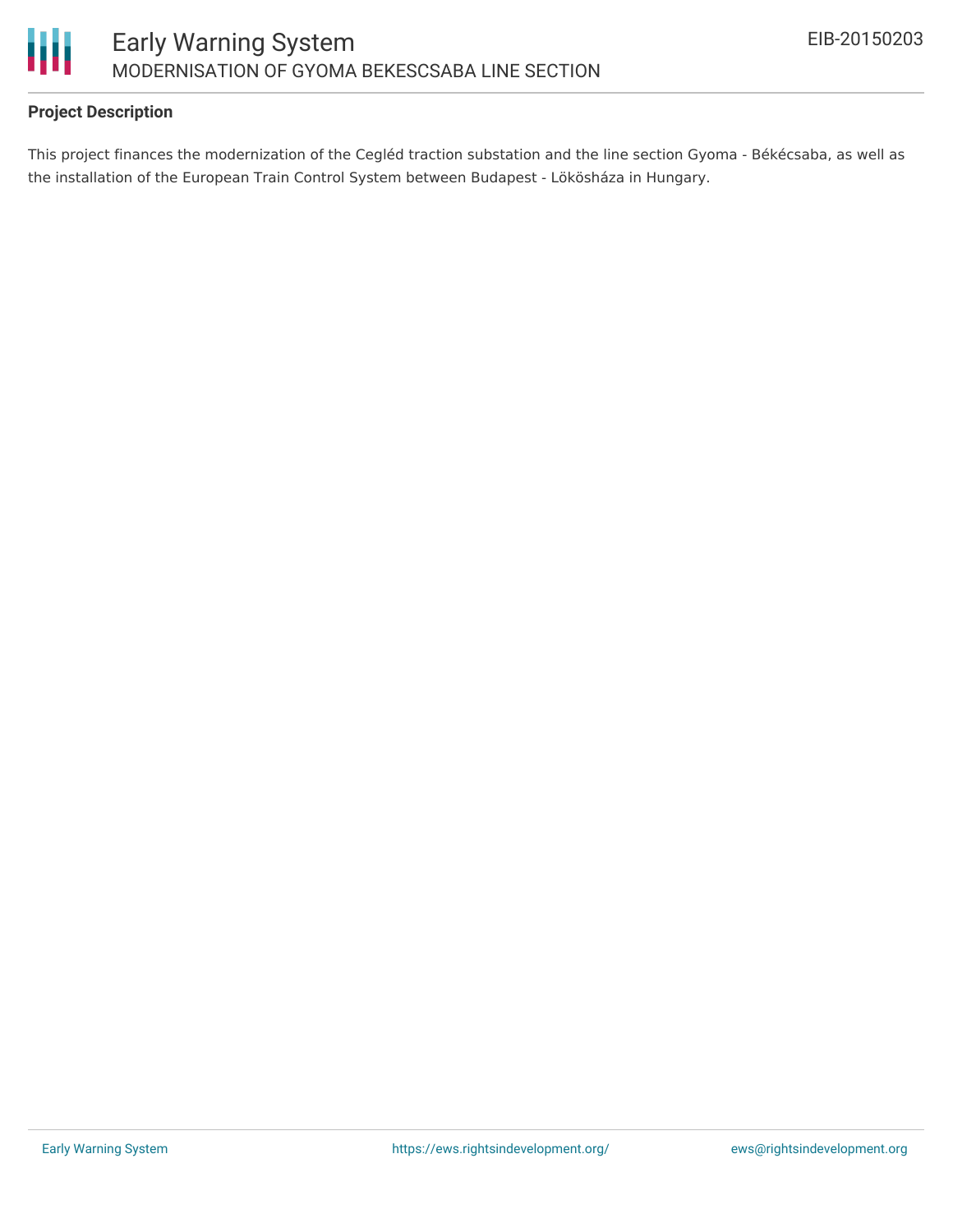

### **Investment Description**

European Investment Bank (EIB)